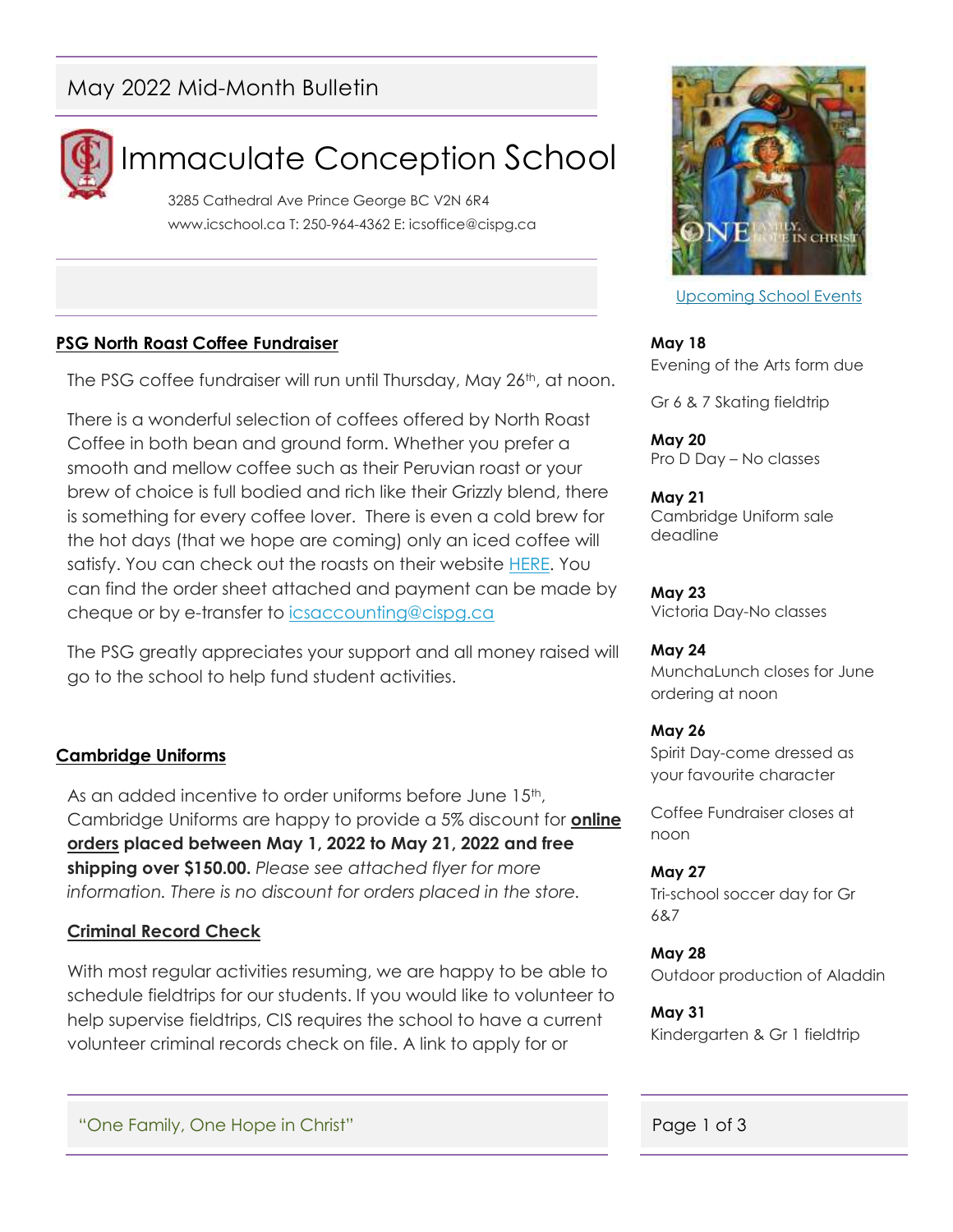update your criminal record check and be found on the school website, under the parents tab, or you can contact the office for assistance.

### **Musical Theatre**

The directors and cast of Aladdin will have one last production of the play. On Saturday, May 28<sup>th</sup>, they will hold the play outdoors. Bring your family and friends, all are welcome.

### **Spirit Day**

Thursday, May 26<sup>th</sup> is Spirit Day! Come dressed as your favourite character. This is non-uniform day.

### **More Important News & Information**

# Parent Support Group

PSG Website Link [HERE](https://www.icschool.ca/general-information/parent-support-group)

### **Craft Fair Coordinator**

The Parent Support Group is looking for a parent or group of parents that would be interested in transitioning into the role of Craft Fair Coordinator. In previous years this has been a fantastic fundraiser that has provided generously to support our classes and give students the opportunity to participate in various activities. Although the craft fair has been postponed due to COVID these last two years, we are hopeful this fundraiser can continue. For more information as to what this position would entail, please contact Jes Hoeg at [jessikha.hoeg@gmail.com](mailto:jessikha.hoeg@gmail.com)



### **Concession Volunteers**

Please contact the office if you are able to help run the concession stand during our soccer day on Friday, May 28<sup>th</sup>.

# **Important Information and Forms Due**

**May 18** Evening of the Arts form due

Gr 6 & 7 Skating fieldtrip

### **May 24**

MunchaLunch closes for June ordering at noon

### **May 28**

Outdoor production of Aladdin

### **May 31**

Kindergarten & Gr 1 Huble Homestead fieldtrip

# **[Parent Support Group](https://www.icschool.ca/general-information/parent-support-group)**

### **May 26**

Coffee fundraiser closes at noon.

### **May 27**

Volunteer Appreciation Tea 12-2 p.m.

"One Family, One Hope in Christ" And All Allen Controller and Page 2 of 3